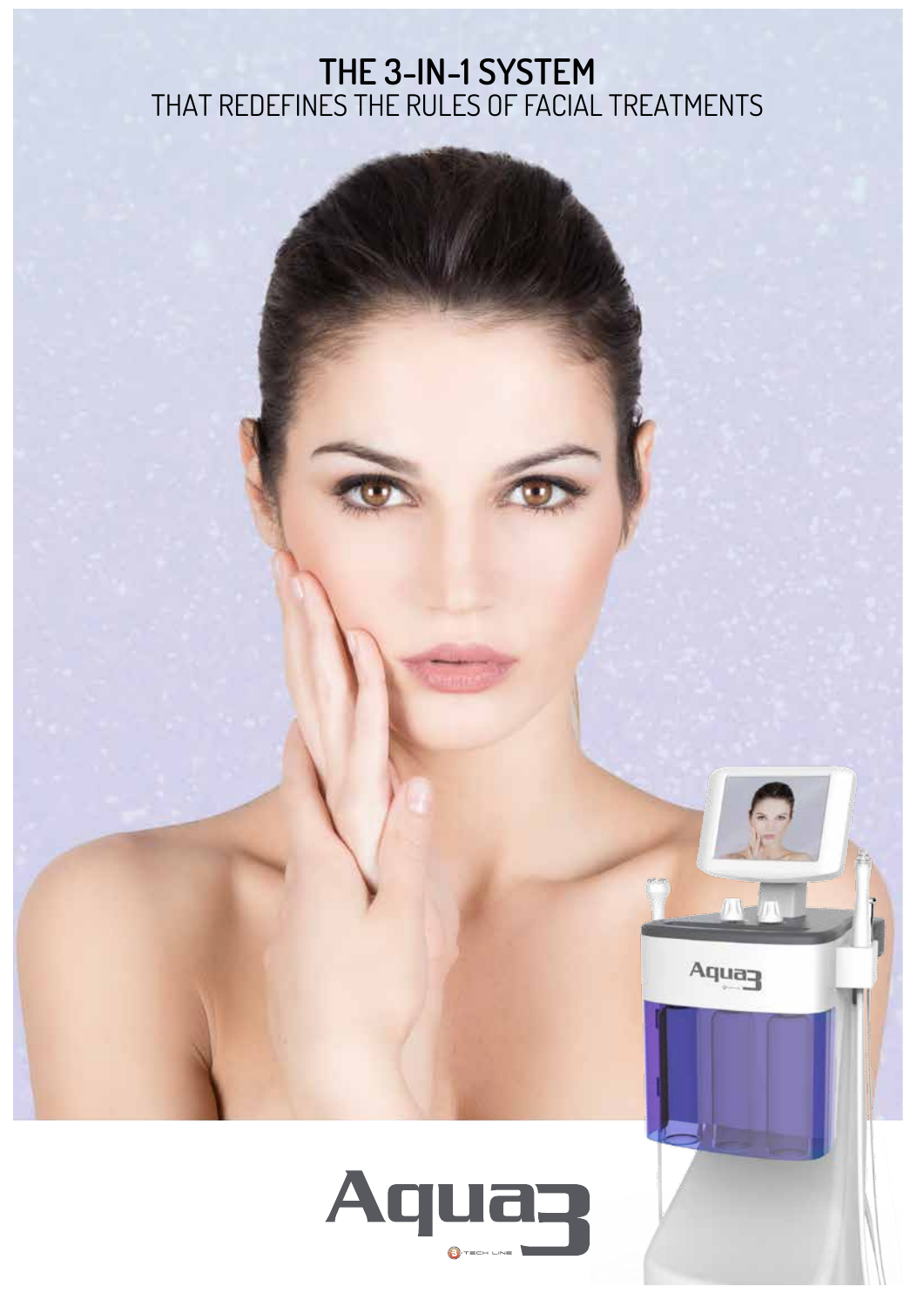# **AQUA3** is a **3-in-1** technology

that combines the extraordinary detergent properties of **water-based peel containing sequential acids** with microdermabrasion and the **transdermal delivery** of cosmetic ingredients.

**This is an extremely effective system that raises the bar for any facial treatment**, taking the effective properties of active substances to a new level.





your face deeply thanks to the water-based peel

it removes dead skin cells to obtain a more effective exfoliation



# it rebalances sebum and makes comedones disappear

with the power of vacuum



it moisturises



your skin deeply thanks to the infuser handpiece

it restructures YOUR TISSUES with transdermal delivery



# **DIAMOND**

**MICRODERMABRASION** it is effective on thickened skins, acne scars, deep wrinkles or stretch marks.

# **WE BELIEVE EVERY WOMAN DESERVES MORE THAN SIMPLE FACIAL AESTHETIC TREATMENTS.**



This is why we have created **an extremely effective method that raises the bar for any facial treatment**, taking the effective properties of active substances to a new level.

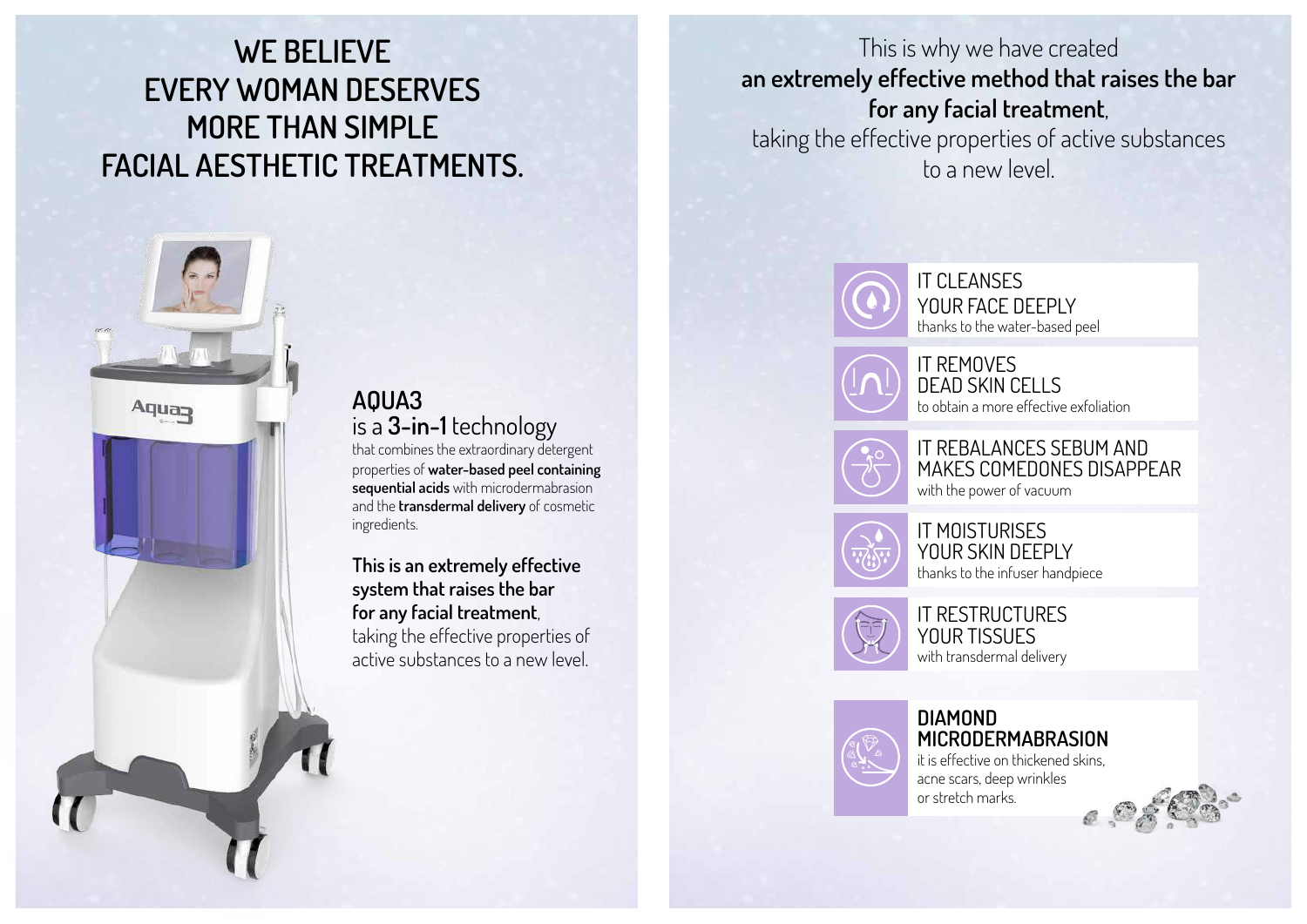## **Infuser/aspirating handpiece**

The water-based peel containing sequential acids **allows you to deep cleanse your face and obtain a long-lasting moisturising effect.**

## **Mesoporation Handpiece**

**allow exfoliating and renovating any type of skin,** including thickened skins, skins with deep wrinkles,





Through the transdermal delivery of active substances, **this handpiece makes any treatment extremely effective** and allows you to restructure your skin from within.

### **Diamond-Grain Handpiece**



# AQUA3 **Handpieces**

A new hydrodermabrasion treatment that combines in one technology **cleansing, moisturising and rejuvenation.** 







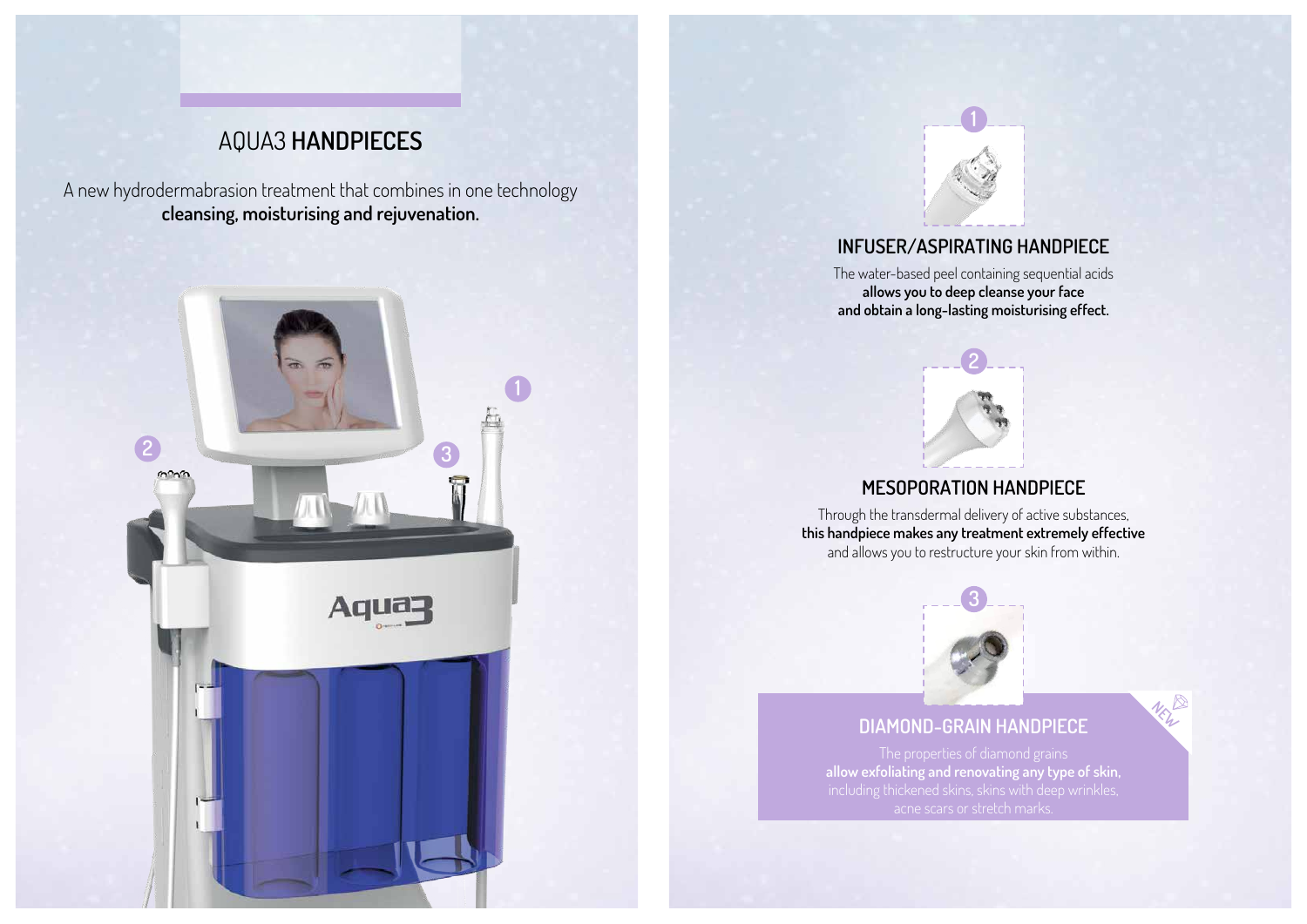# **How AQUA3 Works**

**Cleansing your skin only with cleansing milk and tonic** is not enough to prepare it for treatment. The outermost stratum corneum, which thickens over the years, makes the skin less bright and soft and creates a barrier that prevents active substances to penetrate.

#### WATER-BASED PEEL WITH SEQUENTIAL ACIDS

The aspirating handpiece, together with a water jet to which **Mandelic Acid** and**Salicylic Acid** have been added, removes superficial impurities even from thickened skins by aspirating dead skin cells, blackheads and whiteheads thanks to the powerful effect of vacuum.





# 2 DEEP MOISTURISATION<br>2 WITH HYALURONIC A

#### RESTRUCTURING AND OXYGENATING YOUR TISSUES

By using the infuser handpiece with low-molecularweight **Hyaluronic Acid** , your skin is deeply moisturised and appears as glowing and smooth as never before.

By making the most out of the transdermic delivery of the mesoporatic handpiece, your skin is restructured by the **Hyaluronic Acid** and Dermakléb serums.



#### **the properties of diamond**  to renovate every type of skin

An ordinary water-based peel is not enough to treat largely thickened skins. With its unique diamond-grain handpiece, AQUA3 allows treating the most problematic skins by performing a controlled, non-invasive microdermabrasion that can remove the ou termost stratum corneum, thus improving skin texture and restoring

skin elasticity.



**also for your body**

# **diamond-grain** handpiece

The diamond-grain handpiece is a new device to treat the most critical areas, like the T-zone, in a selective and delicate manner, while at the same time reducing the appearance of scars and stretch marks by penetrating deep.

> **9 different heads,** various levels of abrasive power, for an extra-exfoliating effect and amazing results.









for acne, stretch marks, scars, knees, elbows and thickened areas of your body

for spots and medium-large dichromatic areas, deep wrinkles, and blackheads



for small scars, fine lines, the area around the eyes, the nose and the lips, small dischromic patches

#### **LIGHT ACTION MEDIUM ACTION STRONG ACTION**

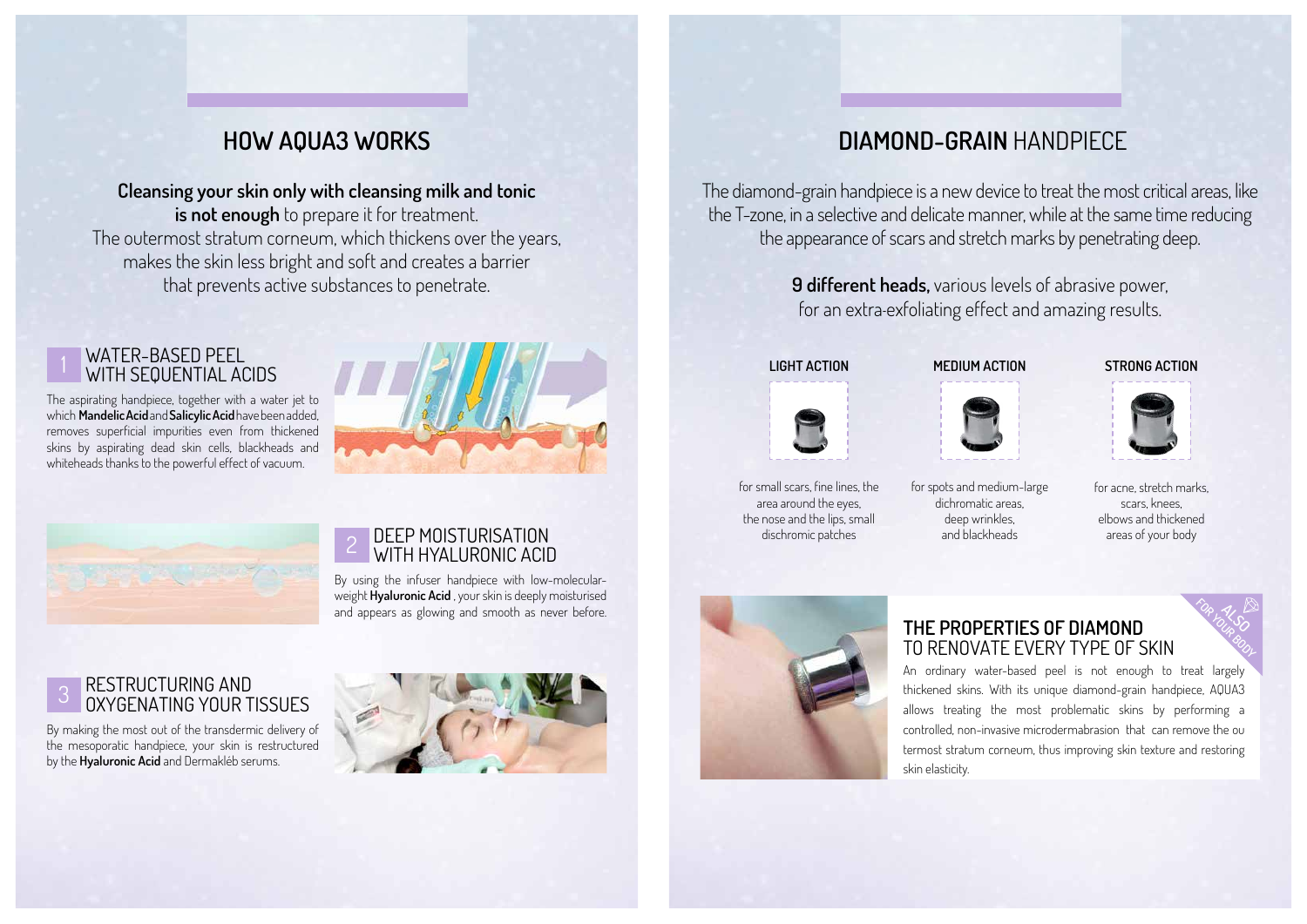# **AQUA3**treatment

In order to obtain the **best results**, we have created a **special protocol**,that redefines the rules of facial treatments by providing a holistic effect.

Once make-up has been removed with the most suitable Dermakléb, a water-based peel containing sequential acids is performed. The intensity of the peel can be adjusted and it is customisable according to the type of skin to be treated.

#### **STEP 1**

A beauty therapist sweeps the aspirating handpiece over your face. Thanks to a pleasant water jet to which **Mandelic Acid**has been added, it removes superficial impurities in a delicate but firm manner.

#### **STEP 2**

The following step is a water-based peel containing **Salicylic Acid** to perform a deeper peel on thickened skins.

#### **STEP 3**

The appropriate **Dermakléb Peel** is applied on your face for 5 minutes. Once removed, all the dead skin cells are aspirated.

### **MOISTURISATION**

### SKIN CLEANSING

#### **STEP 4**

Your skin gets deeply moisturised thanks to the infuser handpiece containing low-molecular-weight **Hyaluronic Acid.**







#### **STEP 5**

A thin layer of Dermakléb serum is applied on your skin with the mesoporation handpiece.

## RESTRUCTURING

#### **STEP 6**

The Dermakléb active oxygen **OxyPlus mask** is applied on your face, neck and décolletage.

In a matter of seconds, it will turn into a soft, creamy mousse, which after 2-3 minutes can be rubbed all over you face before being removed.

### OXYGENATING

Depending on the type of skin and degree of skin aging, some of the steps may be skipped.



#### The treatment must be repeated **every week for 4 weeks**. The maintenance treatment requires 1 session a month.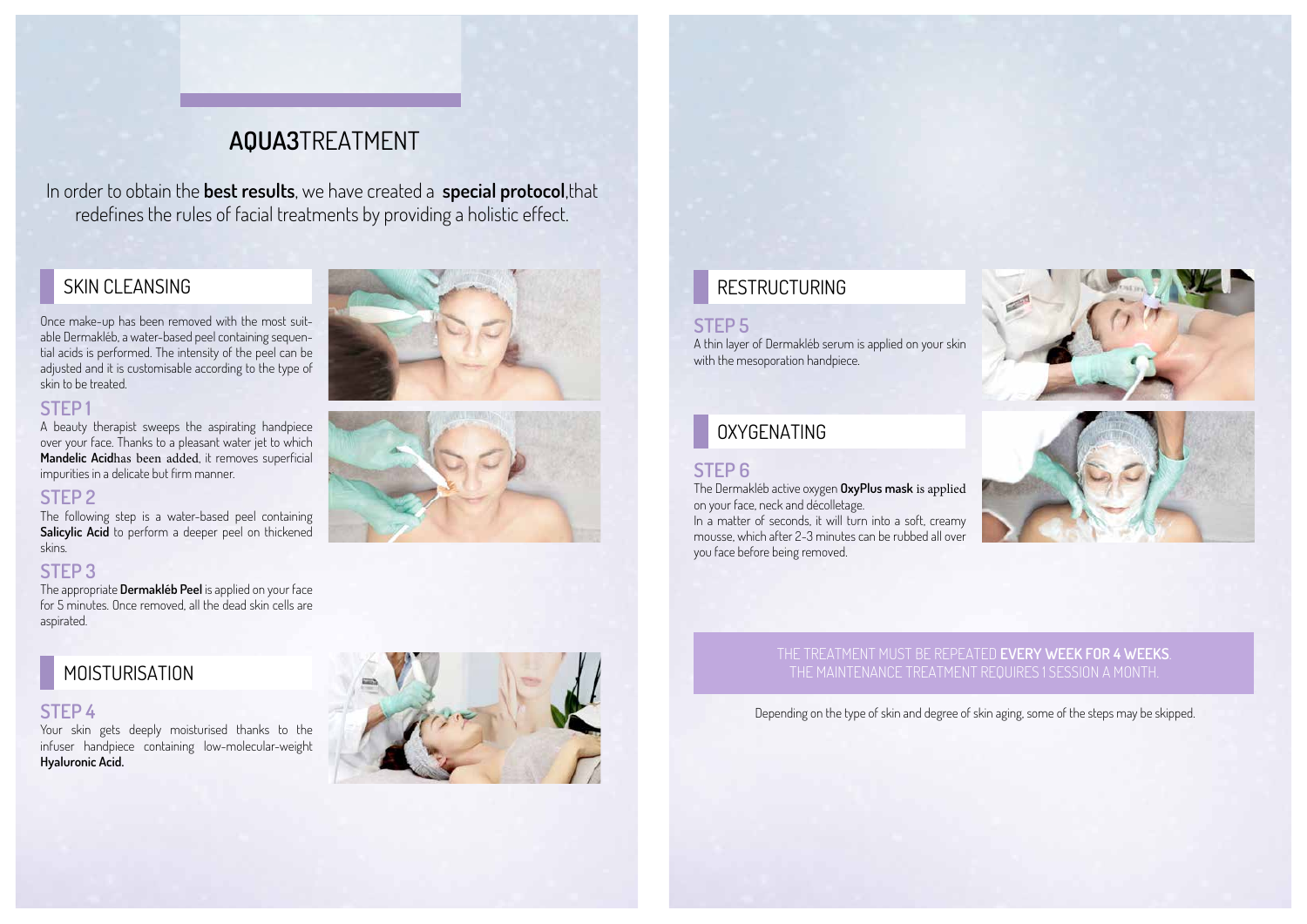Mandelic Acid-based solution for an extra-delicate



#### **active oxygen** oxyplus mask

It gives your skin an"oxygen bath" that **eliminates toxins and moisturises deeply**, a real regenerating treatment repair treatment Thousands of bubbles created inside the liposome core act as magnets and attract oxygen. Once they are activated by a gentle massage, they create a soft mousse,

rich in **active substances that can boost oxygenation and cell metabolism**, thus reinvigorating worn-out and tired skin, by nourishing it deeply.

100 ml airless flask

# **professional**products

The exfoliation performed with unique diamond-grain heads and the application and delivery of multi-functional serums, which penetrate deep thanks to the infuser handpiece, allow you to get **incredible results right from the first session**.

The deeply rejuvenating treatment is complemented by the OxyPlus mask: **a real regenerating "bath"** that, thanks to the thousands of active oxygen bubbles, **gives your skin a flawless, healthy and glowing look** .



#### **Salicylic Acid**

Salicylic Acid-based solution for a gentle, yet intense

peel at the same time. **SAMAR** Web-30 ml flask

#### **Hyaluronic Acid**

Hyaluronic Acid-based solution low-molecular-weight to obtain deep, long-lasting moisturisation.

30 ml flask

- -**ELEVANTE** 

**ANTIQUES** 

 $\frac{1}{\sqrt{2}}$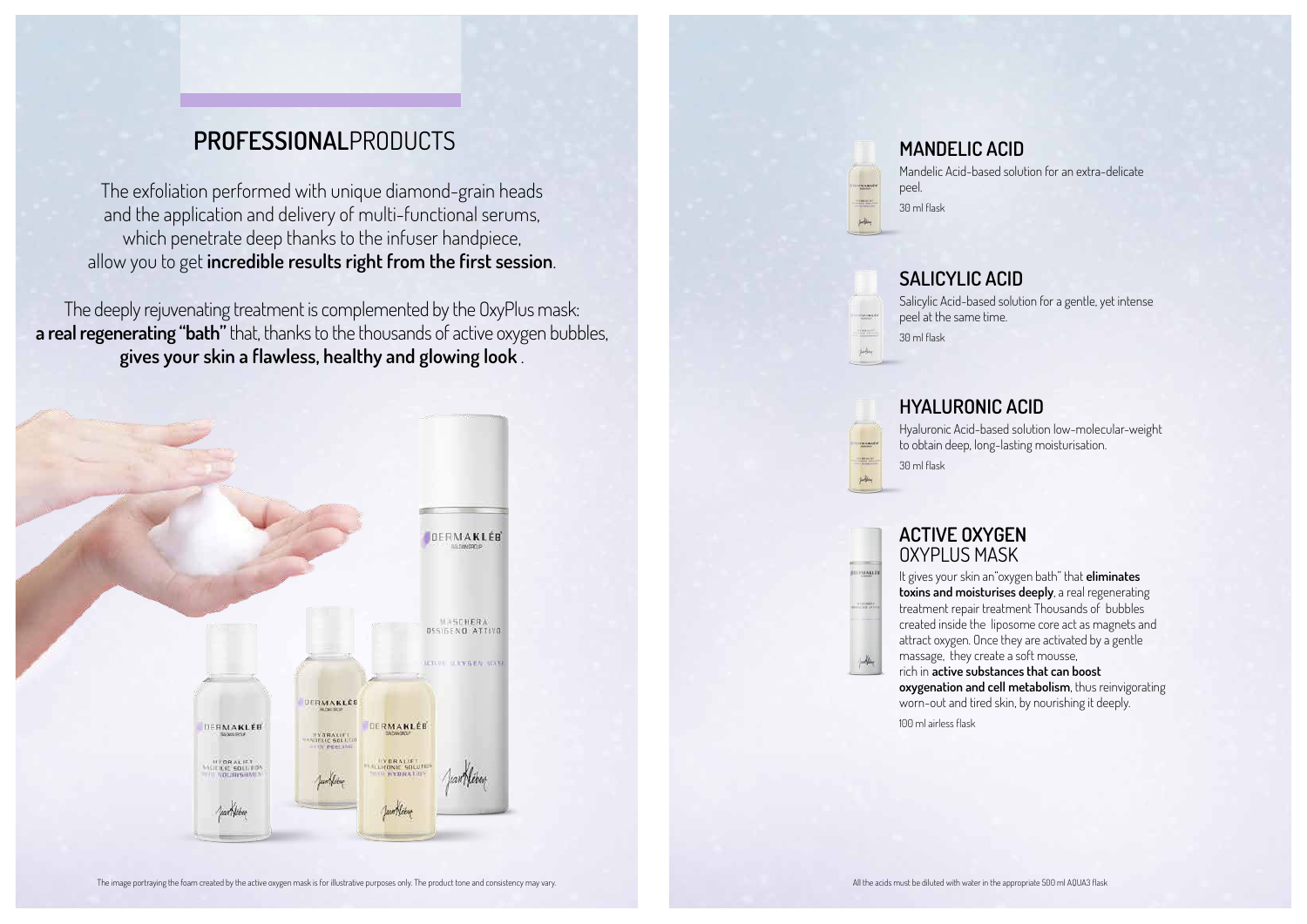# **home** products

**All the properties of cosmeceuticals are enshrined in just one capsule.** The **Dermakléb SkinCaps** contain a high concentration of the purest active and and functional substances. By leveraging the full potential of modern dermocosmetic technology, these substances preserve the integrity of the encapsulated cosmetic until it is released.

The **Dermakléb SkinCaps** come in daily doses and are stored in special dispenser containing **28 treatments** to take with you wherever you go.

> **HHH <sup>4</sup>** Day Home **28** Programme

#### reduction of wrinkles

with immediate effect

+20% collagen\* and elastin for a firmer skin

**1**

**2**

#### **THE FIRST INJECTION-FREE FILLER WITH DOUBLE COSMETIC ACTION** FOR A SKIN RENOVATED IN JUST 28 DAYS

Thanks to the instantaneous effect of Hyaluronic Acid and Biopeptides extracted from yeast, the **Dermakléb SkinCaps reduce deep wrinkles for a long- term effect**



The **hyaluronic acid microspheres and the Biopeptides extracted from yeast** trigger a quick moisturising process for a visible **reduction of deep wrinkles**.

#### REDUCTION OF WRINKLES THANKS TO THE IMMEDIATE EFFECT

**Vitamin A** microspheres stimulate skin renewal, while **Chrysin** reduces livid circles. **Dark circles appear visibly reduced** in only 15 days after application.

#### NIGHT ANTI-DARK CIRLCES ACTION

| Results right after the first application |          |
|-------------------------------------------|----------|
| <b>Reduction of dark circles</b>          | $95\%**$ |
| Less visible wrinkles                     | $90\%**$ |
| <b>Reduction of eye bags</b>              | $93\%**$ |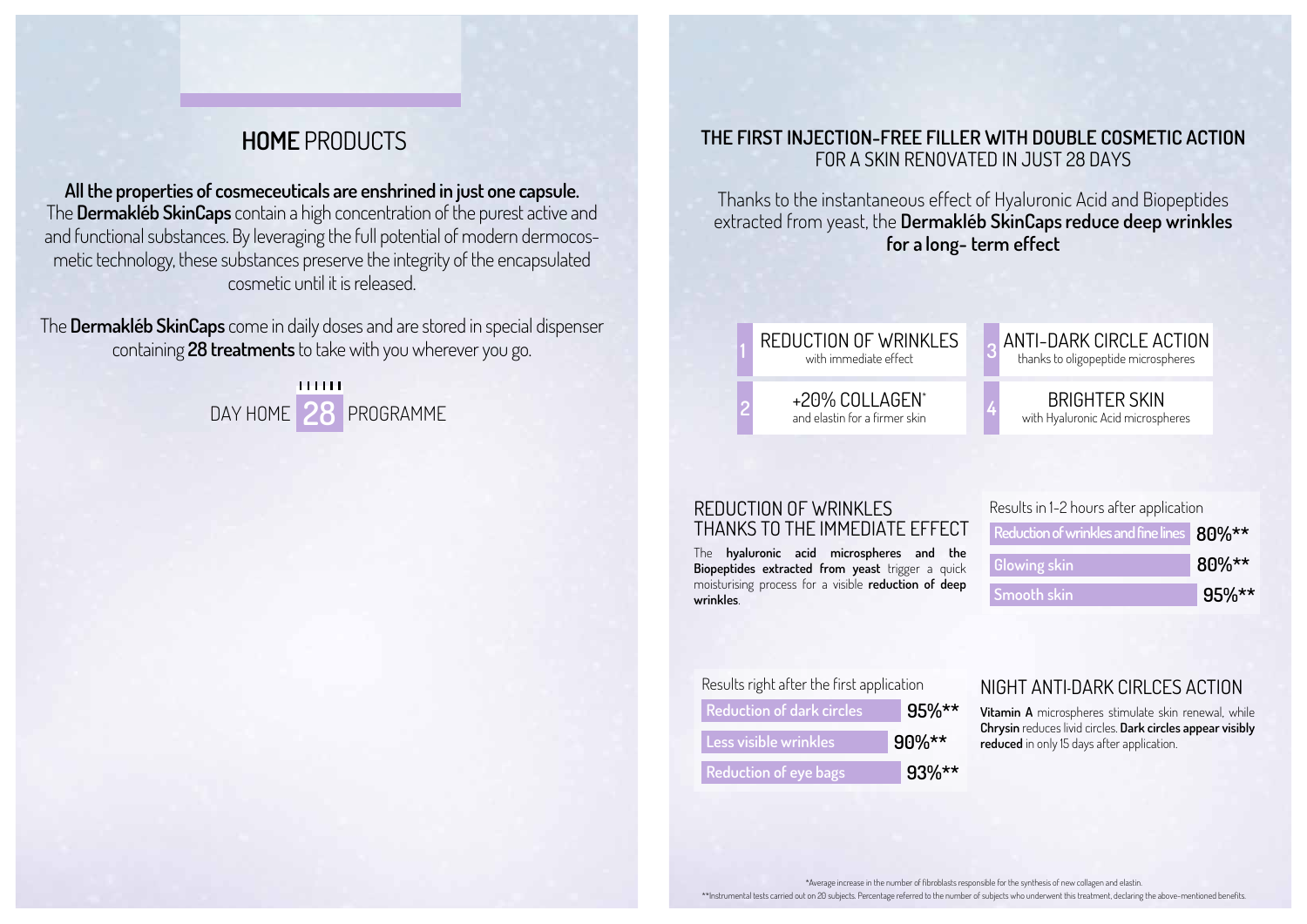# **dermakléb SILVER MASK**

ANTI-AGING WITH MEMORY EFFECT

**If used before going to bed, it fights the signs of aging** as it adapts to your face thanks to the**the memory effect**. The gradual release of **stabilised Vitamic C** and the mineralising properties of **Silver Dag** give firmness to the skin, which looks more glowing and homogeneous.

50 ml jar

# **home** products

The **Vegicaps patented technology**® of SkinCaps monodose ensures the maximum effectiveness and hygiene of the product without adding any paraben, excipient, perfume or dye.





#### **dermakléb skincaps double effect**

ANTI-AGING, MOISTURISING, FIRMING EFFECT **A 28-day treatment with Hyaluronic Acid and Biopeptides extracted from yeast that** helps you reduce first and second-degree wrinkles, thus triggering collagen and elastin production. Your skin immediately looks more compact, relaxed and glowin Dispenser containing 28 0.6 ml capsule

#### **dermakléb skincaps eyes lift**

ANTI-AGING, DARK CIRCLES AND EYE BAGS **28-night treatment** that effectively counteracts wrinkles around the eyes as well as dark circles and eye bags, thanks to **Vitamin A**, which boosts skin cellular renovation and **Chrysin**, a flavonoid that reduces purple complexion. Dispenser containing 28 0.31 ml capsule

#### APPLY TWICE A WEEK, before going to bed, **with the handy brush**

**night** treatment





**night** treatment

HANDY, PRACTICAL, WITH AN INNOVATIVE DESIGN This counter display has been designed to showcase the two Skincaps dispensers, with 32 2-capsule test kits in order to facilitate sales and allow customers to test how effective the product is. Counter display 32 2-Skincaps test kits.



**ISCHERA D'ARGENTO - SILVERMA** 

# IN THE HANDY COUNTER **2-CAPSULE TEST KITS**

DISPLAY WITH 32

**apply 1 skincaps in the morning WEEK 1:**

**and 1 at night WEEK 2: apply 1 skincaps a day preferably in the morning.**

**apply 1 skincaps every other day, WEEK 3 AND 4:** 

**preferably in the morning.** 

**Apply EVERY NIGHT for 28 days**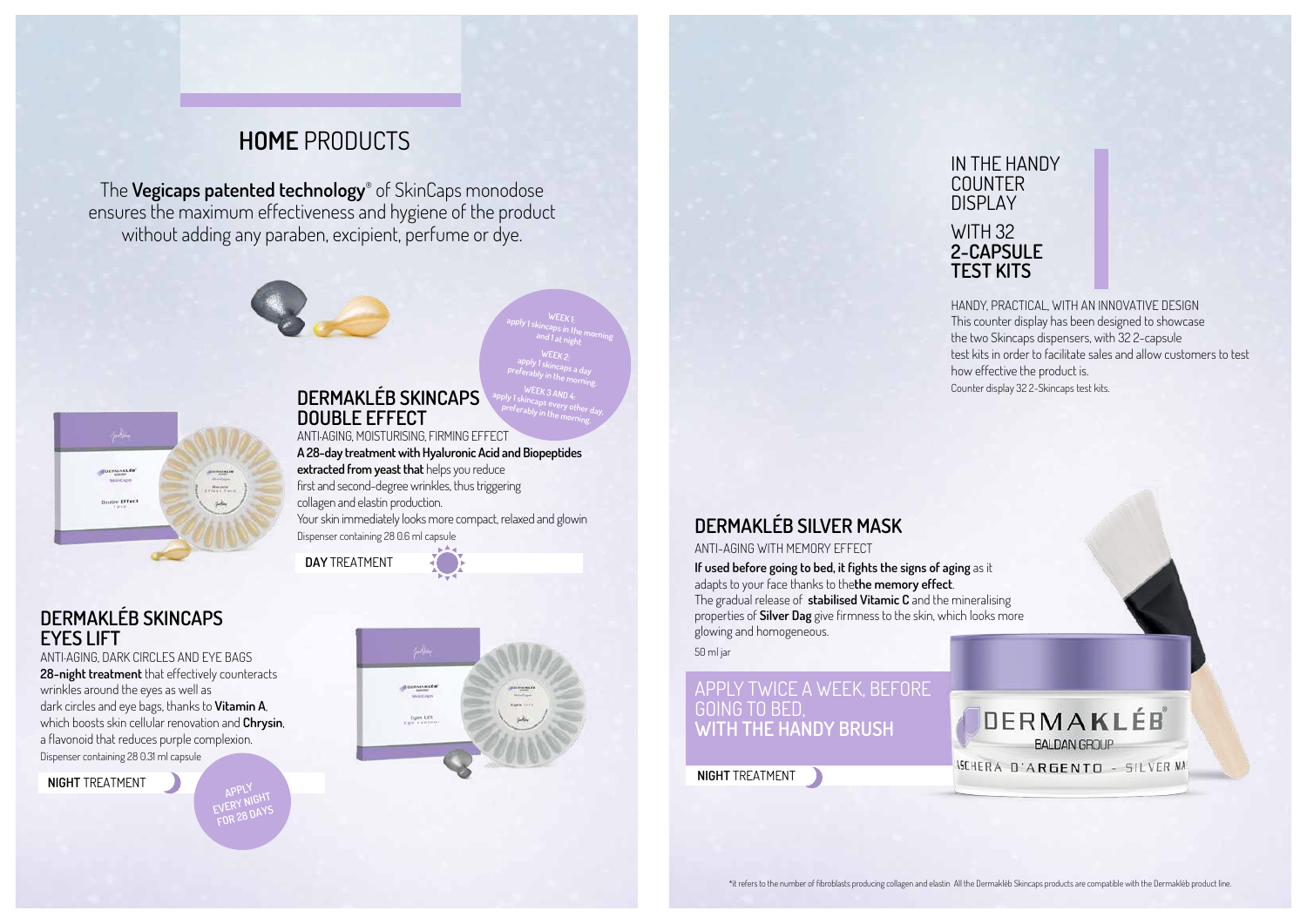Reduction of wrinkles and fine line Glowing skin Smooth skin



**Long-term effect \*\*:** results in 4 weeks after application

# skincaps double effect **results**

**Patented immediate effect:** results in 1-2 hours after application





#### **Reduction of deep wrinkles** compared to their initial condition



# skincaps eyes lift **results**

Using the product is proven to **significantly improve the look of your skin**.

|                           |    |  |            | IN FOR 15 DAYS <b>3</b> |     |    |
|---------------------------|----|--|------------|-------------------------|-----|----|
| Your skin                 |    |  |            | <b>IN FOR 30 DAYS</b>   |     |    |
| becomes more elastic      |    |  |            | IN FOR 45 DAYS          |     |    |
|                           |    |  |            | <b>IN FOR 60 DAYS</b>   |     |    |
|                           |    |  |            |                         |     |    |
|                           |    |  |            | IN FOR 15 DAYS          |     |    |
| Your skin                 |    |  |            | <b>IN FOR 30 DAYS</b>   |     |    |
| becomes smoother          |    |  |            | <b>IN FOR 45 DAYS</b>   |     |    |
|                           |    |  |            | <b>IN FOR 60 DAYS</b>   |     |    |
|                           |    |  |            |                         |     |    |
|                           |    |  |            | IN FOR 15 DAYS          |     |    |
| Reduction                 |    |  | IN 30 DAYS |                         | 6.8 |    |
| of skin wrinkles          |    |  |            | <b>IN FOR 45 DAYS</b>   |     |    |
|                           |    |  |            | <b>IN FOR 60 DAYS</b>   |     |    |
|                           |    |  |            |                         |     |    |
|                           |    |  |            | IN FOR 15 DAYS 5        |     |    |
| Reduction                 |    |  |            | <b>IN FOR 30 DAYS</b>   |     |    |
| of the number of wrinkles |    |  |            | <b>IN FOR 45 DAYS</b>   |     |    |
|                           |    |  |            | <b>IN FOR 60 DAYS</b>   |     |    |
|                           |    |  |            |                         |     |    |
|                           | 0% |  | 5%         |                         |     | 10 |
|                           |    |  |            |                         |     |    |
|                           |    |  |            |                         |     |    |



#### **Reduction of dark circles** blue and red components

| Blue component                                           | IN FOR 15 DAYS $3.2\%*$<br>IN 30 DAYS      |          | $4.9\%*$             |           |                       |
|----------------------------------------------------------|--------------------------------------------|----------|----------------------|-----------|-----------------------|
| of the dark colour of under-eye circles                  | IN FOR 45 DAYS                             |          |                      | $9.2\%*$  |                       |
|                                                          | <b>IN FOR 60 DAYS</b>                      |          |                      | $10.2\%*$ |                       |
|                                                          | <b>IN 15 DAYS</b><br><b>IN FOR 30 DAYS</b> |          | $6.3\%*$<br>$7.2\%*$ |           |                       |
| Red component<br>of the dark colour of under-eye circles | IN FOR 45 DAYS                             |          |                      |           | $10.7\%$ <sup>*</sup> |
|                                                          | <b>IN FOR 60 DAYS</b>                      |          |                      |           | 12.1 <sup>0</sup>     |
| 0%                                                       | 2%                                         | 4%<br>6% | 10%<br>8%            | 12%       | 14%                   |
|                                                          |                                            |          |                      |           |                       |

\*Instrumental tests carried out on 20 subjects. Percentage referred to the number of subjects who underwent this treatment, declaring the above-mentioned benefits. \*\*Self-assessment tests \*instrumental tests performed on 20 subjects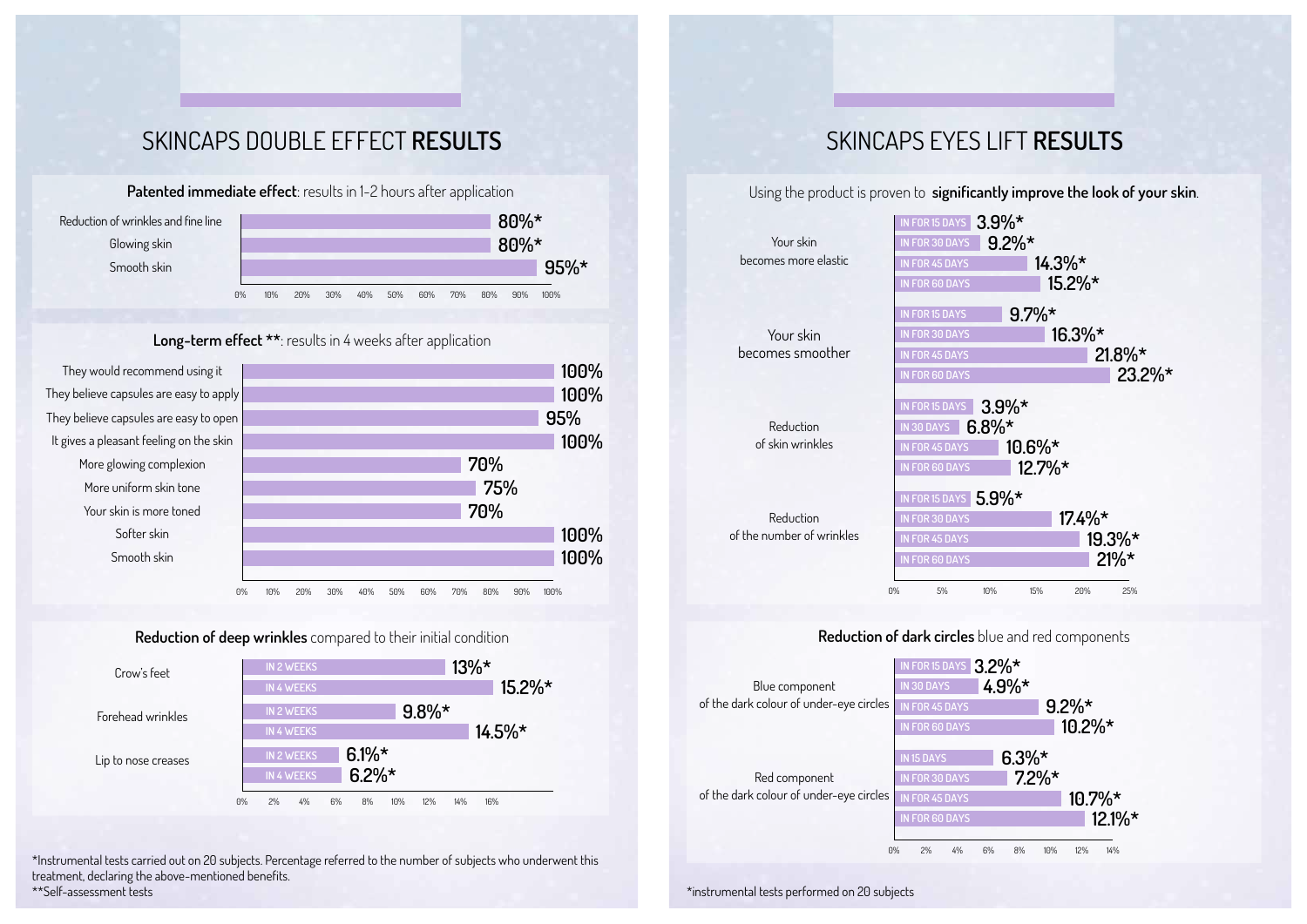### SUMMARY OF P AND HOME-USE P

|                               | <b>PRODUCT</b>                                                        | <b>FORMAT</b>                                | <b>CODE</b>       | <b>USE</b>   |
|-------------------------------|-----------------------------------------------------------------------|----------------------------------------------|-------------------|--------------|
|                               | MANDELIC ACID                                                         | 30 ml flask                                  | MAC05/S1          | Professional |
|                               | SALICYLIC ACID                                                        | 30 ml flask                                  | MAC05/S2          | Professional |
|                               | <b>HYALURONIC ACID</b>                                                | 30 ml flask                                  | MAC05/S3          | Professional |
|                               | <b>ACTIVE OXYGEN</b><br><b>OXYPLUS MASK</b>                           | 100 ml airless flask                         | <b>DERM000116</b> | Professional |
|                               | DERMAKLÉB SKINCAPS<br><b>DOUBLE EFFECT</b>                            | Dispenser containing 28<br>0.6 ml capsules   | DERM000117        | Home use     |
|                               | DERMAKLÉB SKINCAPS<br><b>EYES LIFT</b>                                | Dispenser containing 28<br>0.31 ml capsulesl | <b>DERM000118</b> | Home use     |
|                               | <b>SKINCAPS</b><br><b>SKINCAPS</b><br>Minikit                         | Blister x 2<br>SkinCaps                      | DERM000119        | Home use     |
|                               | <b>SKINCAPS</b><br><b>EYES LIFT</b><br>Minikit                        | Blister x 2<br>SkinCaps                      | DERM000120        | Home use     |
| BERMAKLEE<br>LABOR IN T. III. | SILVER FACE MASK<br>with Colloidal Silver and<br>stabilised Vitamin C | jar<br>$^{+}$<br>brush                       | <b>DERM000115</b> | Home use     |